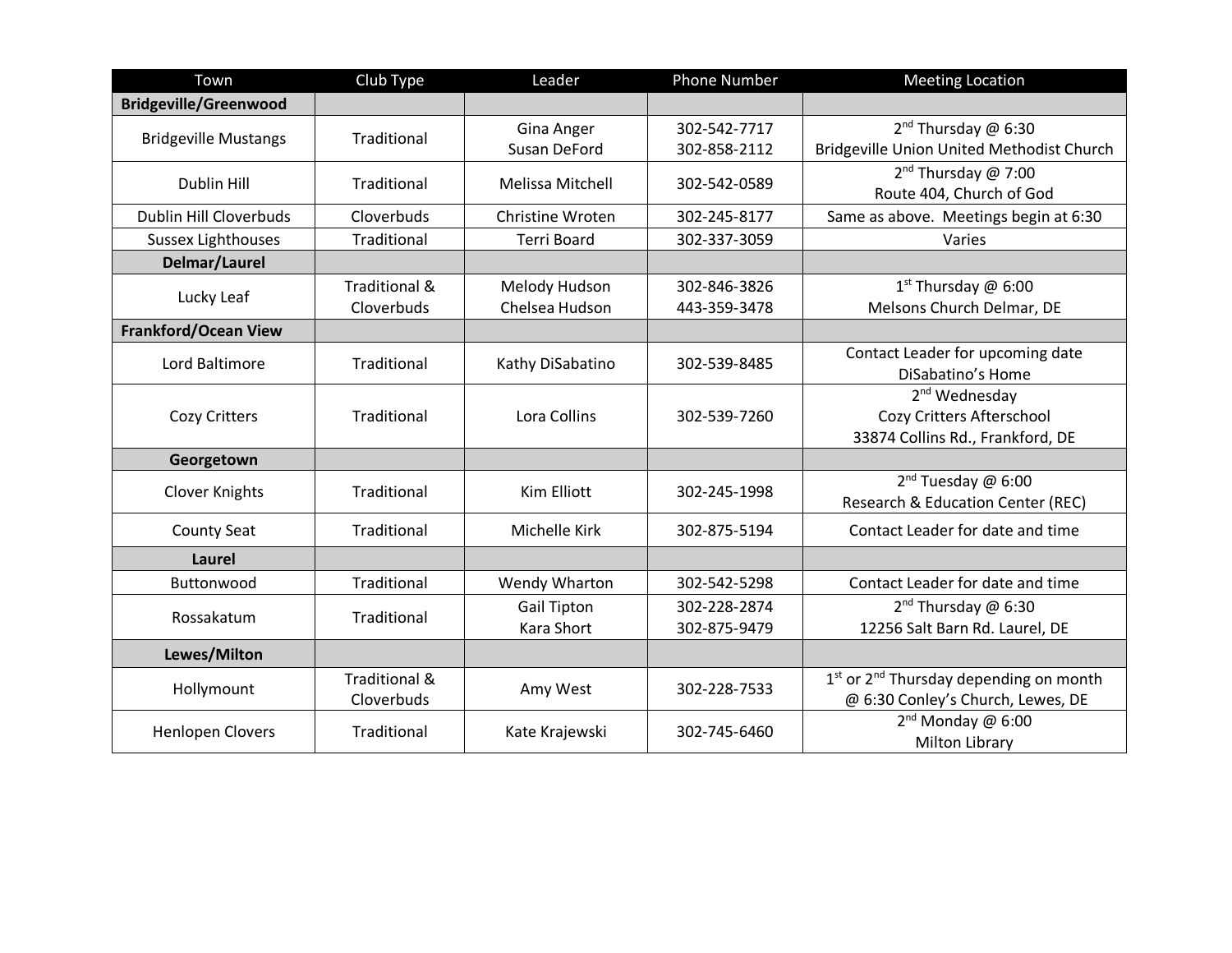| Lincoln/Ellendale/Milton         |             |                                   |                              |                                                                               |
|----------------------------------|-------------|-----------------------------------|------------------------------|-------------------------------------------------------------------------------|
| Harbor Lights                    | Traditional | Debbie Goehringer                 | 302-841-5375                 | Contact Leader for location<br>$3rd$ Monday @ 6:30                            |
| <b>Milford</b>                   |             |                                   |                              |                                                                               |
| Milford 4-H                      | Traditional | <b>Heather Smith</b>              | 302-745-9148                 | 3rd or 4 <sup>th</sup> Thursday @ 6:30<br>16024 Smith Haven Rd Milford, DE    |
| Millsboro/Frankford              |             |                                   |                              |                                                                               |
| <b>Cypress Heart &amp; Hands</b> | Traditional | Jodie Gravenor<br>Angela Arpie    | 302-236-5541<br>302-841-3092 | $2nd$ Tuesday @ 6:00<br>Carey's Camp Church                                   |
| Sunset Branch                    | Traditional | Dana Probert                      | 302-747-6357                 | 2 <sup>nd</sup> or 3 <sup>rd</sup> Sunday @ 4:00<br>New Dagsboro Fire Company |
| Selbyville                       |             |                                   |                              |                                                                               |
| <b>Country Clovers</b>           | Traditional | Rebecca Johnson                   | 302-381-4616                 | $2^{nd}$ or 4 <sup>th</sup> Wednesday @ 6:30<br>Sound United Methodist Church |
| <b>Seaford</b>                   |             |                                   |                              |                                                                               |
| Seaford Blue Jays                | Traditional | Garan Calloway                    | 302-542-8672                 | $2^{nd}$ Wednesday @ 6:30<br>Seaford Library                                  |
| <b>Stateline</b>                 | Traditional | <b>Becky Adams</b><br>Robin O'Day | 302-381-1976<br>302-228-8028 | $2nd$ Wednesday @ 7:00<br>Gethsemane Church, Seaford                          |